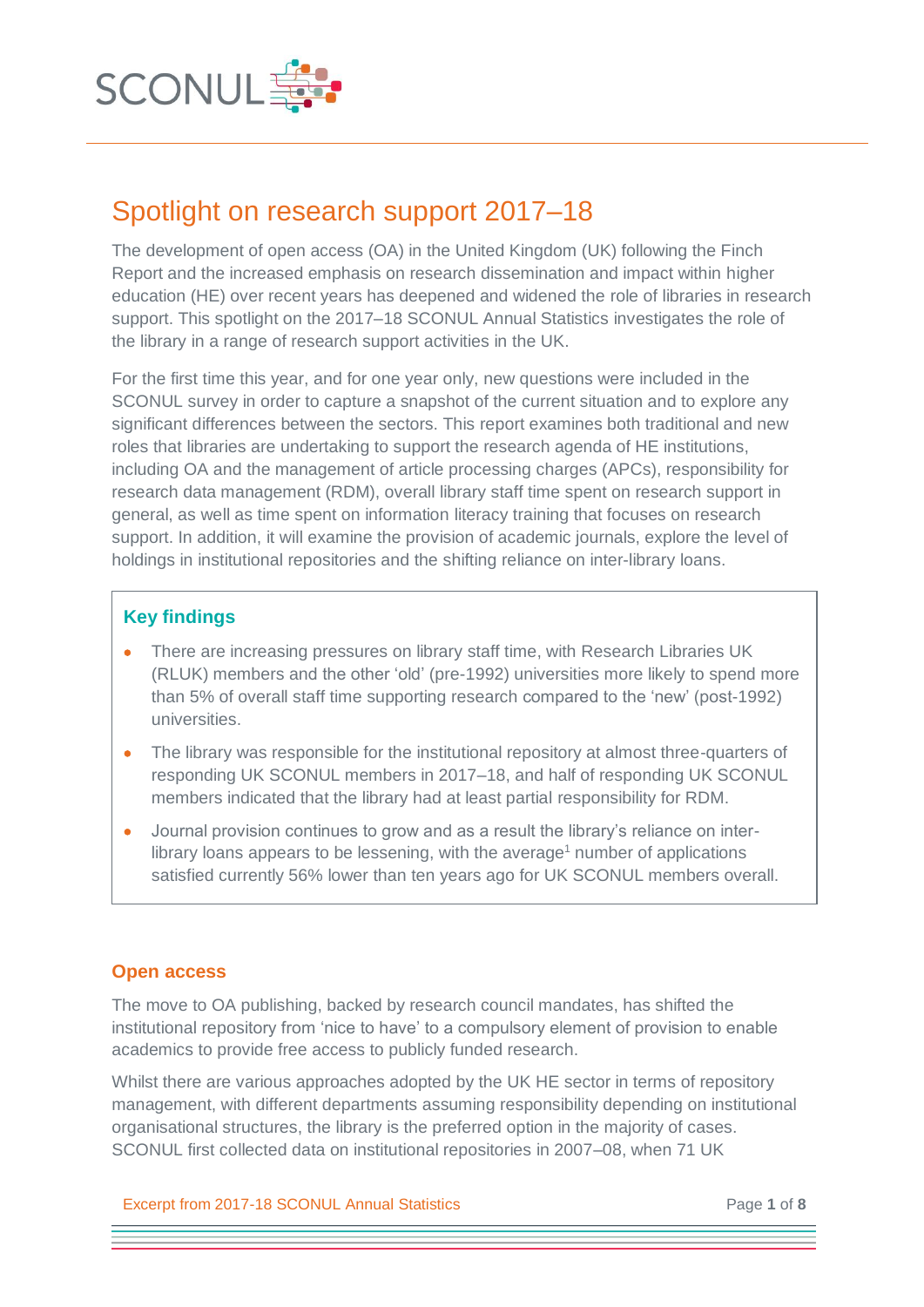

respondents (50%) indicated that the library was responsible for the repository at their institution. By 2009–10, this had risen to 90 UK respondents (61%) indicating that the library was responsible for the institutional repository, with an average of 1.2 full text items available externally per academic staff full-time equivalent (FTE).

The changes to the SCONUL survey in 2013–14 meant that data was no longer collected on whether the library was responsible for the institutional repository. However, data continues to be collected on the number of full text items available externally in repositories, with the information required only from those institutions where responsibility for the repository sits with the library. In the most recent year, 117 UK institutions (78% of respondents) reported an average of 9.0 full text items in the repository, available externally, per academic staff FTE. There were statistically significant differences between the averages of both the 'old' universities and RLUK members compared to the average of the 'new' universities in 2017-18; this is highlighted by Figure 1 1 . The differences between the sectors are perhaps not surprising given the research-intensive nature of pre-1992 universities.



Recent years have also witnessed the introduction of APCs, whereby the author, the author's institution or the research funder pays to ensure that an article is available through OA. This trend may be linked to research funders requiring that their funded research be made freely available. The 2013–14 changes to the SCONUL return saw the inclusion of APCs for the first time, with 31 UK respondents (21%) indicating that the library budget included an allocation for APCs. Since then, there have been some changes to the format of the data collected; however, in 2017–18, 49 UK respondents (33%) indicated that the library held the budget for the purchase of APCs – ranging from £2,700 to almost £4,000,000. Figure 2 illustrates that there are statistically significant differences ( $p<0.01$ ) between the sectors in 2017–18, with both the 'old' universities and RLUK members more likely to

Excerpt from 2017-18 SCONUL Annual Statistics Page **2** of **8**

j

<sup>1</sup> The number of HE colleges has reduced over recent years as institutions have gained university status, and so they are not included in any charts where there were fewer than five respondents in any of the relevant years. <sup>2</sup> The interquartile range illustrates the area where the middle 50% of responding institutions are positioned.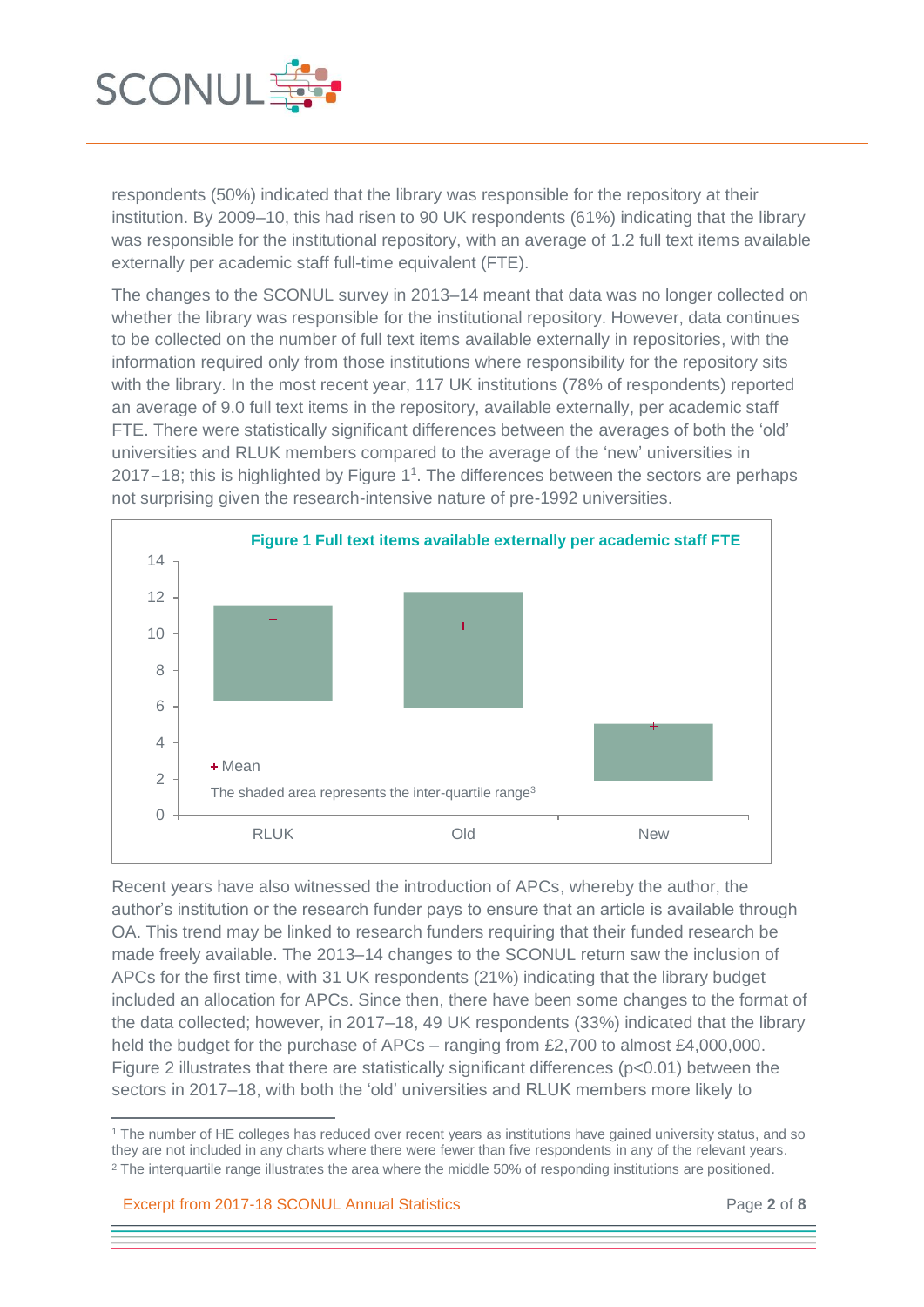



indicate that the library holds a budget for APCs than the 'new' universities.

Regardless of whether the library holds the budget for APCs, there is often related administration due to the impact on e-resource subscriptions, which require library staff to develop expertise in this area, for example, to ensure that their institution avoids so-called 'double dipping'. Further complexity in this area is on the horizon with Plan S [\(https://www.coalition-s.org/\)](https://www.coalition-s.org/), which advocates that publicly funded research should be made available immediately through OA. UK funders such as Wellcome and United Kingdom Research and Innovation (UKRI) are aligning their policies with Plan S. The move to a fully OA world may have substantial consequences for the current publishing market, potentially pushing costs from the user end (e.g. journal subscriptions as they currently exist) to author pays, and requiring library staff to disentangle the impact on their subscriptions administration. The SCONUL Statistics Working Group will be monitoring the situation carefully in terms of understanding the impact on the sector and the data needed for planning purposes.

#### **Research data management**

The changing scholarly communication landscape over the last twenty years, largely as a result of the growth of e-resources, has been well documented; however, more recent years have witnessed a growing call for transparency and OA to all scholarly outputs, including research data. As a result, UK HE institutions are facing new challenges, and are confronted with the task of assigning responsibility for these emerging areas to new or existing departments within their organisation.

Owing to the differing characteristics of UK HE institutions, there is currently no standard organisational structure or process for RDM, with some institutions choosing to allocate responsibility to the research office, the library, or a combination of departments, whilst others use another department.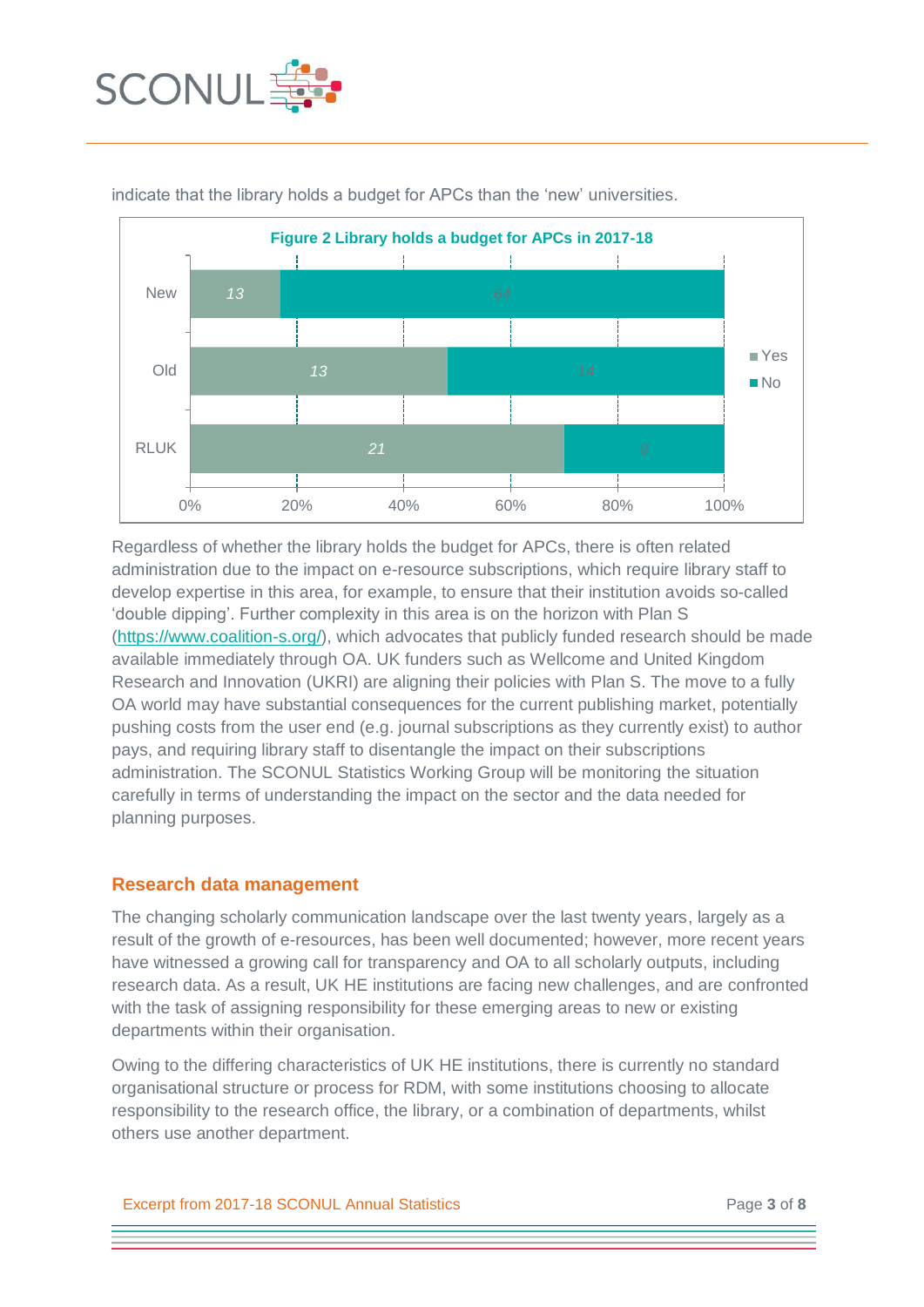

Figure 3 shows that, out of 149 UK respondents in 2017–18, 50% have indicated that they are responsible for supporting RDM to some extent, with 36% indicating that the library was wholly responsible for RDM at their institution. Out of the 21 UK respondents indicating that the library shared responsibility with at least one other department, fifteen indicated that they shared at least partial responsibility with the research office (or its equivalent) and five respondents indicated that they shared responsibility with IT services. It is important to note that in those cases where the library has not assumed responsibility for RDM, this does not necessarily mean that it has no involvement in the process.



Jisc have developed the open research hub [\(https://www.jisc.ac.uk/open-research-hub\)](https://www.jisc.ac.uk/open-research-hub), which is a fully managed and interoperable research system designed for managing, preserving and sharing institutional digital research data. It is not clear at the moment how many institutions will sign up for this service, nor the role the library will play. RDM may potentially create significant new demand for library-related skills within UK HE. RDM is an area that will continue to evolve over the next few years and it will be interesting to see how the extent of the library's involvement changes over time.

## **Staff time on research support**

The emergence of OA, the management of APCs and the curation of research data are all indicative of the range of new challenges faced by library staff in UK HE over the last ten to twenty years. However, whilst undergoing these changes, overall library staff FTEs have dropped by 10% between 2007–08 and 2017–18, while both student and academic staff FTEs have increased over the same time period (by more than 10% and 20% respectively). As a result, there is growing pressure on staff time, coupled with an increasing focus on research throughout the UK HE sector.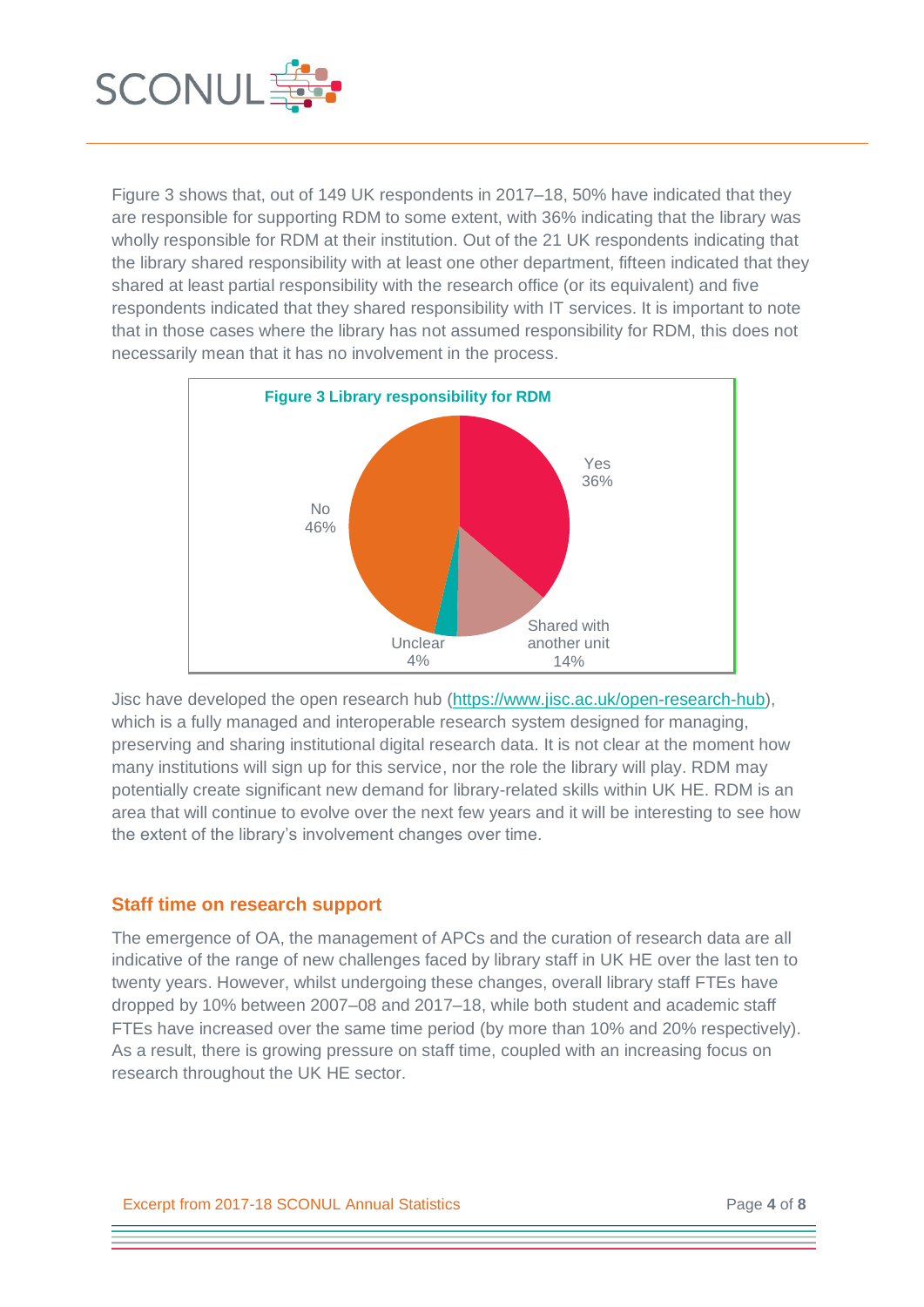



Figure 4<sup>3</sup> shows the average proportion of library staff time spent on research support in 2017–18, and highlights that, perhaps not surprisingly, the 'new' universities are significantly less likely (p<0.01) to spend more than 5% of library staff time on research support than either RLUK members or the 'old' universities.

There are also significant differences (p<0.01) between the average of the 'new' universities compared to the averages of both RLUK members and the 'old' universities when we consider the proportion of staff time spent providing information literacy training that focuses on research support. In 2017–18 the average proportion of staff literacy training hours spent focusing on support for research was 11.0% for the 'new' universities compared to averages of 18% for the 'old' universities and 22% for RLUK members; the average for SCONUL members overall was 15%.

## **Library resources**

1

Providing users with access to a wide variety of research outputs, including through access to formal publications, has become progressively more feasible as a result of the increasing availability of electronic resources, and is one of many ways that the academic library continues to support research in their institution.

The 2009–10 SCONUL survey saw changes in the way that data on e-resources were collected, with those titles available in databases included in the counts for the first time. Figure 5 illustrates the trend in the average number of serials titles purchased per FTE user<sup>4</sup> over the period 2009–10 to 2017–18 and highlights that both the 'new' and the 'old' universities appear to have had a higher uptake of deals that are available for electronic journals compared to RLUK members with well-established print collections; they have provided access to around 4.6 serial titles per FTE user, on average, in 2017–18, compared

Excerpt from 2017-18 SCONUL Annual Statistics Page **5** of **8**

<sup>&</sup>lt;sup>3</sup> Note that 'n/a' responses have been counted as 0 in Figure 4

<sup>4</sup> Throughout this report FTE users are calculated as FTE students + FTE academic staff.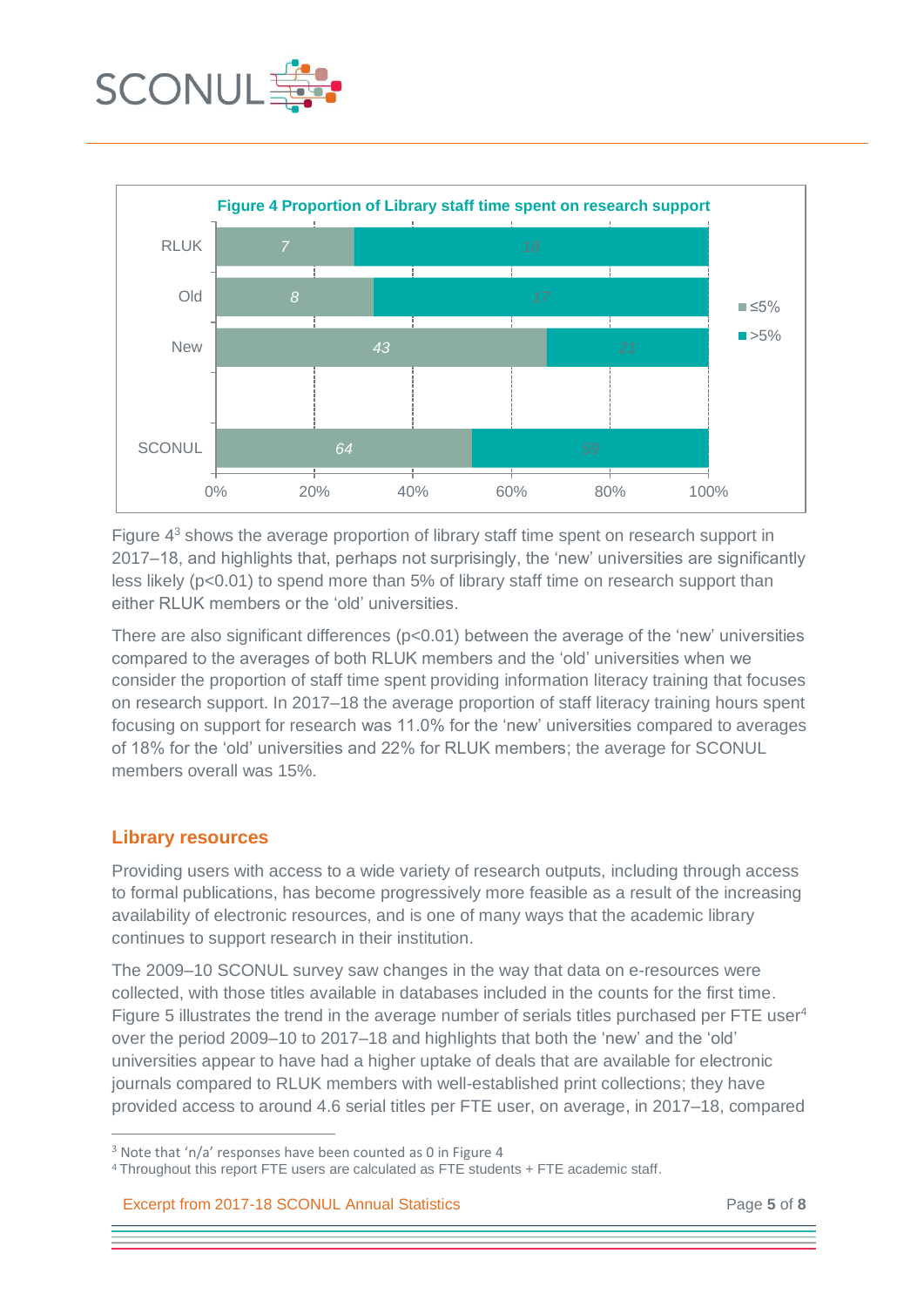



to an average of 2.9 serial titles per FTE user at RLUK member institutions.

Despite the overall increase in the average number of serial titles per FTE user throughout the UK HE sector (Figure 5), Figure 6 illustrates that serials expenditure (including expenditure on those available in databases) as a proportion of total information expenditure remained relatively stable over the period 2009–10 to 2017–18, possibly as a result of the increasing number of e-journals available in collections and databases. It is also interesting to note that, despite providing more serial titles per FTE user than RLUK members in each year since 2012–13, the average proportion of information provision expenditure accounted for by serials at the 'new' universities is at least nine percentage points lower than the average of RLUK members throughout the ten-year period. It is important to note that the averages in Figure 6 are based on the number of respondents completing the optional breakdown figures in each year since 2013–14.



Excerpt from 2017-18 SCONUL Annual Statistics Page **6** of **8**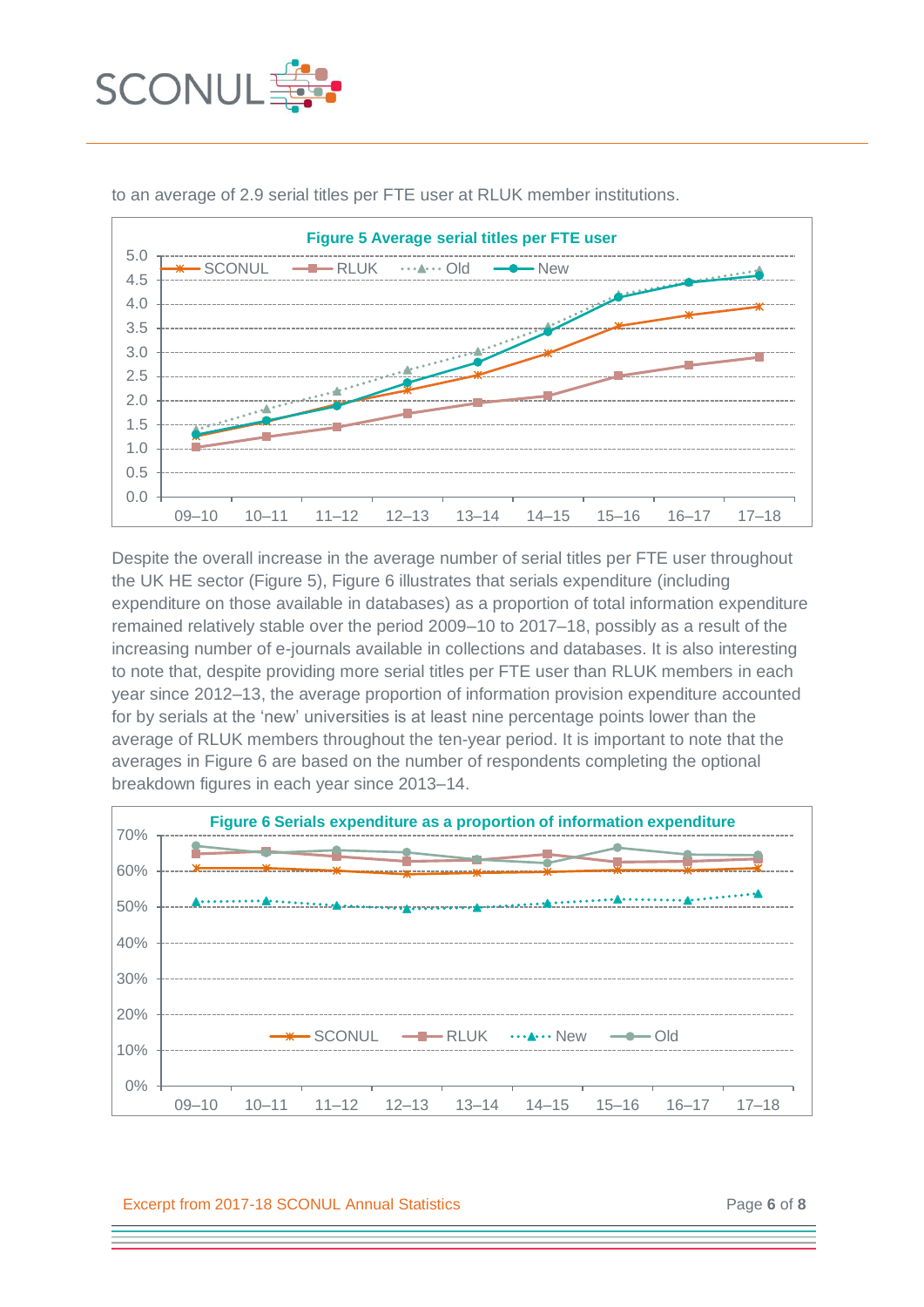

#### **Inter-library services**

Inter-library loans remain an important aspect of the service provided by academic libraries. Given the overall growth in resources available either via subscription or OA, it is perhaps not surprising that, despite some fluctuation over the ten-year period, the overall trend has been one of a decrease in the number of inter-library loan applications satisfied per 100 FTE users (Figure 7), so that the average currently stands 56% lower than in 2007–08 for UK SCONUL members overall.



Figure 7 illustrates that similar decreases have been recorded throughout the UK HE sectors over the ten-year period, and shows that RLUK members have recorded more inter-library loans satisfied per 100 FTE users than the averages of the 'new' universities, the 'old' universities and UK SCONUL members overall, in each year since 2008–09. This is perhaps not surprising given that they are primarily research-led institutions.

## **Conclusion**

Examination of the trends over the last few years highlights that academic libraries continue to diversify to ensure that they provide support to the academic community. The academic library has continually supported research within the UK HE sector in areas such as stock provision, inter-library loans and information literacy training. However, this has evolved over recent years as an increasing number of academic libraries have assumed responsibility for areas such as institutional repositories, RDM and APC budgets. The inclusion of OA mandates in both research funder policies and the Research Excellence Framework 2021 is likely to place an increasing emphasis on the dissemination of research outputs – both within academic libraries and the UK HE sector overall.